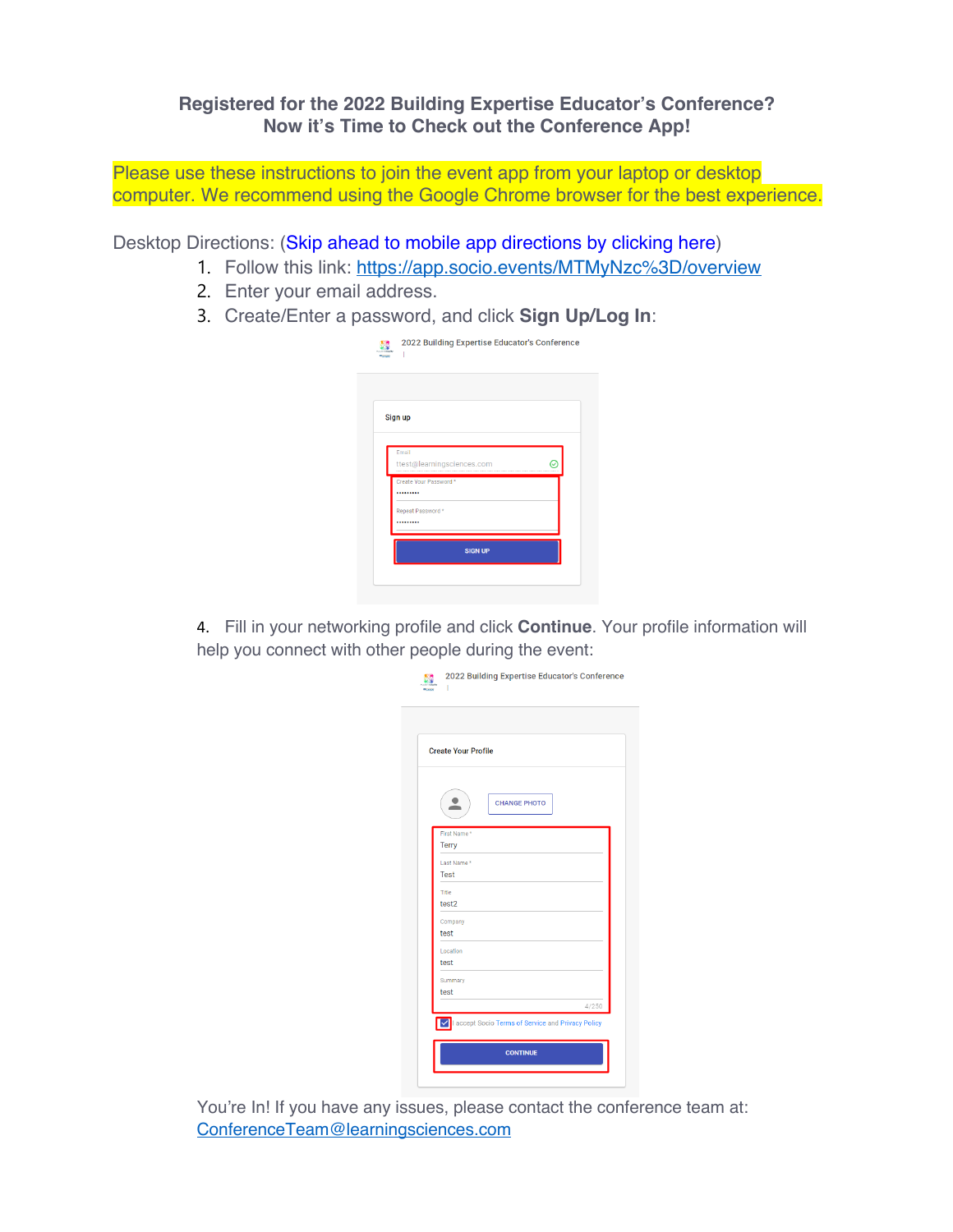1. Follow this link: 2022 Building Expertise Educator's Conference (socio.events)

2. Select the correct app download button for your device, and download the app:



Note: If on a desktop, you can select "Scan QR Code" or "Text me the Link" to easily download the app on your phone

- 3. Open the app, and enter your email address
- 4. If you entered an email, create a password, and click **Sign Up**.